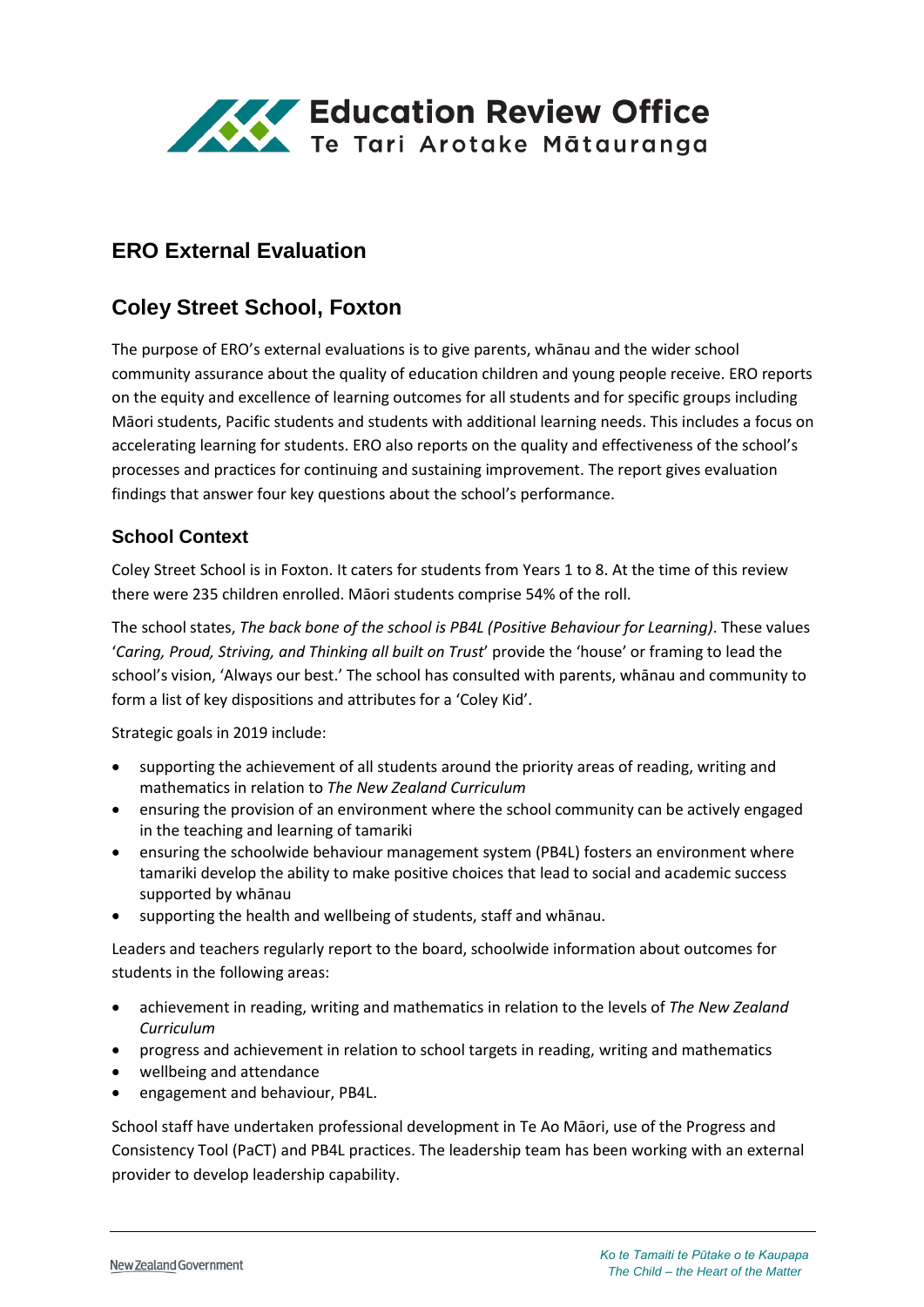The school has continued to develop its Modern Learning Environments (MLE) since the June 2016 ERO report. Two areas of the school, junior and senior, are now connected into 'Hub' spaces.

Coley Street School is part of the Kerekere Cluster and the Taitoko Kāhui Ako.

# **Evaluation Findings**

## **1 Equity and excellence – achievement of valued outcomes for students**

### 1.1 How well is the school achieving equitable and excellent outcomes for all its students?

The school's outcomes are continuing to improve towards equitable and excellent outcomes for all students. Achievement outcomes are trending upward. Data since 2016 shows gains have been made by all groups of students. Disparity has been reduced for boys and Māori children. The majority of students at the end of 2018 achieved at or above curriculum expectation in reading, writing and mathematics.

School reported information indicates students identified positive wellbeing.

## 1.2 How well is the school accelerating learning for those Māori and other students who need this?

The school effectively responds to those Māori and others at risk of underachievement.

Data from 2018, shows that the majority of students targeted in literacy made progress towards curriculum expectation with many making accelerated progress. Data for priority students in 2019 reflects a similar trajectory.

At the time of this review, data for students who were targeted in literacy and mathematics in 2019 indicates some have accelerated to being at or above curriculum expectations. Improving boys' writing achievement has been an appropriate priority for the school. The 2019 writing data also shows most have increased their rates of progress and many of those targeted have made progress towards expectation.

## **2 School conditions for equity and excellence – processes and practices**

### 2.1 What school processes and practices are effective in enabling achievement of equity and excellence, and acceleration of learning?

Leaders and teachers are focused on ensuring schoolwide practices and processes promote student voice and enable them to learn and achieve at the appropriate curriculum level. Effective tracking and monitoring systems are in place. Information is collated and shared appropriately across the school for teachers and leaders to be able to respond to students' needs. Internal and external expertise is sought to provide timely and appropriate interventions and programmes.

Leaders and teachers are relationship focused and they know their learners and community well. Connections with local iwi, marae and kuia, and those with external expertise are used effectively and collaboratively. This support further strengthens understanding, development and learning opportunities of te reo me ngā tikanga Māori, and te ao Māori across the school for staff and students.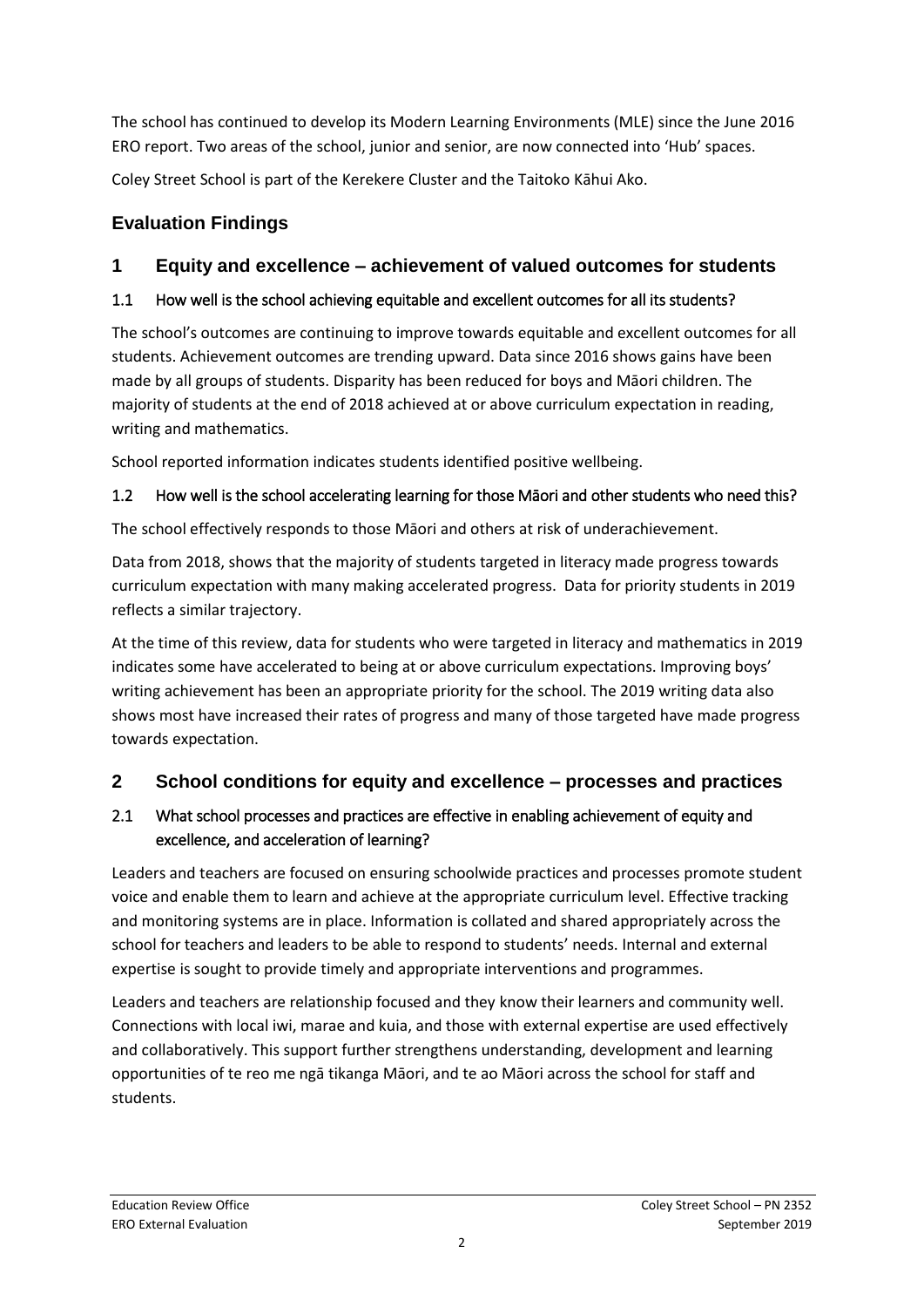Learning environments reflect cooperation and respect. These are managed effectively to support participation, and engagement. Students are building self-management strategies and demonstrating confidence in their learning. Student leadership is promoted across the school.

Leadership demonstrates strategic resourcing through time, staff and tools to ensure staff can promote student participation and engagement. The common 'PB4L' language across the school promotes an environment that supports students' learning and wellbeing.

Parents and whānau are valued and involved in school activities. Multiple opportunities are provided to students, their families, and teachers to be involved in the development, implementation and evaluation of the school curriculum. The school identifies and draws on community expertise and resources to support students and their families.

Teacher development builds capability linked to students' outcomes in achievement, engagement and wellbeing. Teacher inquiries support the development of strategies and programmes to assist teaching and learning. School processes include opportunities for teachers and leaders to share their practice and learn from their peers.

The school charter and strategic goals clearly identify a direction toward equity and excellence for all students. The priorities for improvement are collaboratively developed by school leaders and trustees and are aligned to annual targets and include professional development appropriately.

### 2.2 What further developments are needed in school processes and practices for achievement of equity and excellence, and acceleration of learning?

The priority is to build on current strengths and achieve equity and excellence for all students.

It is timely to review the implemented innovations and practices in the school. This review should include evaluating the learning hubs to know the impact on students' learning and wellbeing as the school looks to incorporate the MLE model across the school.

Leaders and teachers should strengthen their collective understanding of effective assessment practice. This should support teachers to make overall teacher judgements about each student's achievement and identify progress and acceleration.

The school has been reviewing their documented curriculum to more closely reflect the community and links to the area. Continuing to develop the curriculum and delivery guidelines should enable the school to identify best practice.

Further development and understanding for leaders and teachers is needed in student agency, students leading their learning and student assessment for learning, to promote the school's vision for successful learning.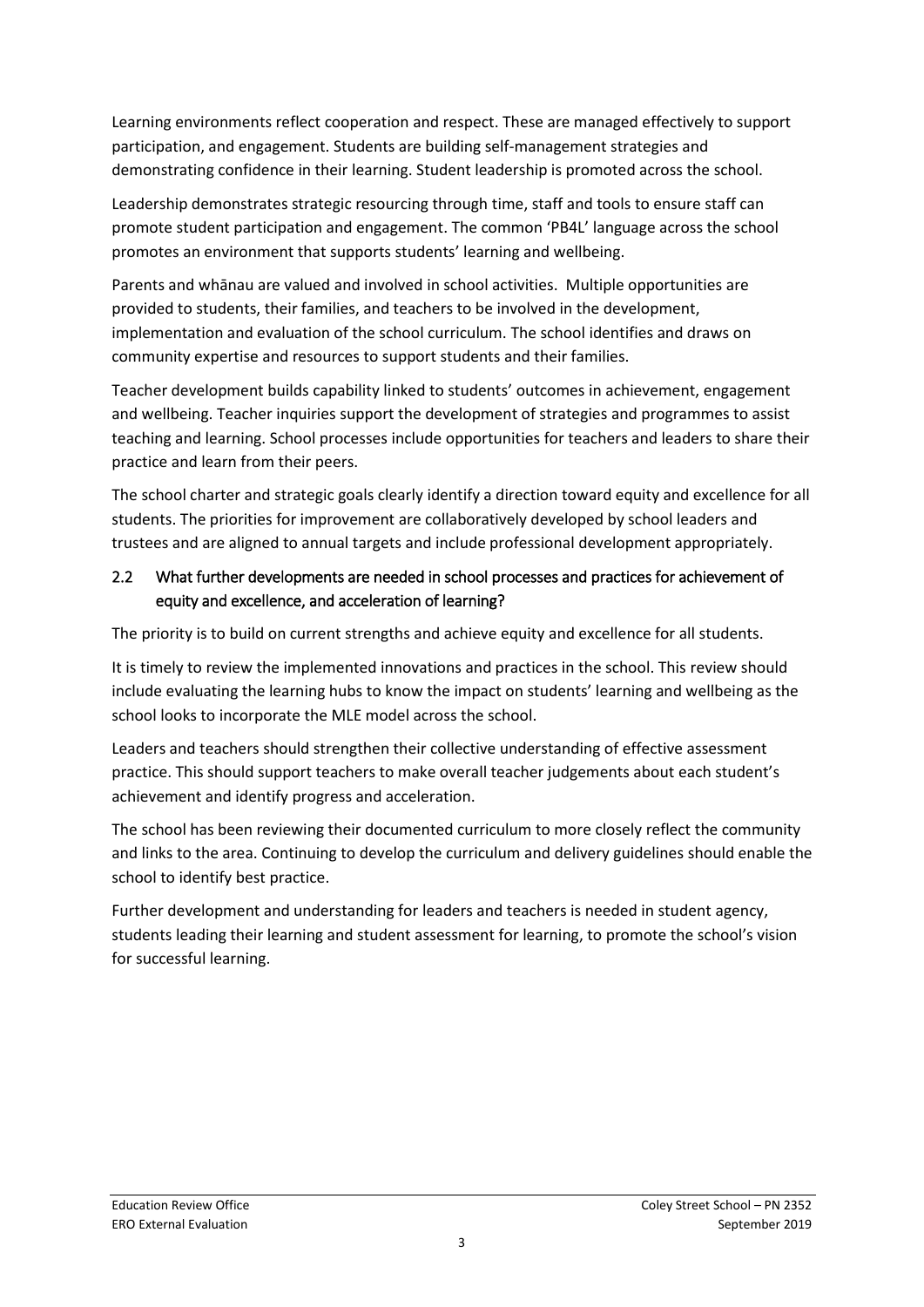## **3 Board Assurance on Legal Requirements**

Before the review, the board and principal of the school completed *the ERO board assurance statement and self-audit checklists*. In these documents they attested that they had taken all reasonable steps to meet their legislative obligations related to the following:

- board administration
- curriculum
- management of health, safety and welfare
- personnel management
- finance
- asset management.

During the review, ERO checked the following items because they have a potentially high impact on student safety and wellbeing:

- emotional safety of students (including prevention of bullying and sexual harassment)
- physical safety of students
- teacher registration and certification
- processes for appointing staff
- stand down, suspension, expulsion and exclusion of students
- attendance
- school policies in relation to meeting the requirements of the Children's Act 2014.

## **4 ERO's Overall Judgement**

On the basis of the findings of this review, ERO's overall evaluation judgement of Coley Street School'sperformance in achieving valued outcomes for its students is:

Well placed

[ERO's Framework: Overall School Performance is available on ERO's website](https://www.ero.govt.nz/assets/Uploads/Framework-overall-school-performance-Feb-2019.pdf).

## **5 Going forward**

#### Key strengths of the school

For sustained improvement and future learner success, the school can draw on existing strengths in:

- identifying the learning needs of individual students and providing support that promotes achievement of equitable outcomes
- teacher inquiry and professional development that grows collective capability to improve outcomes for learners
- collaborative relationships between leadership, whānau and the community that supports and enhances students' learning and wellbeing.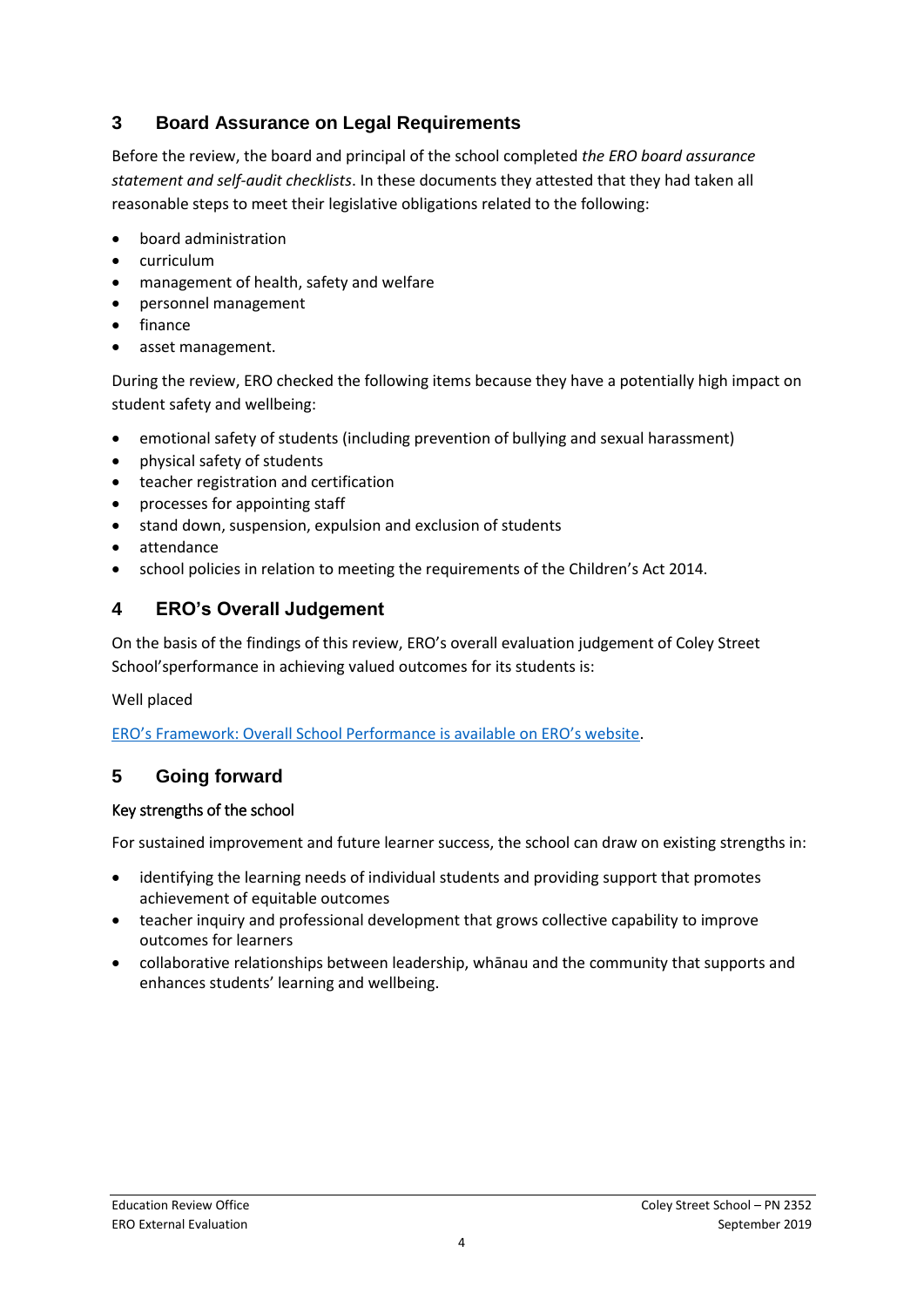#### Next steps

For sustained improvement and future learner success, priorities for further development are in:

- strengthening collective understanding of assessment practice to ensure leaders and teachers keep their focus on accelerating learning for those students at risk of underachievement
- continuing the development of an overarching curriculum document to provide expectations and guidance for teaching practice and learning and ensuring it reflects the current effective teaching practice and connections to place and context.

slune

Phillip Cowie Director Review and Improvement Services Central Central Region

11 September 2019